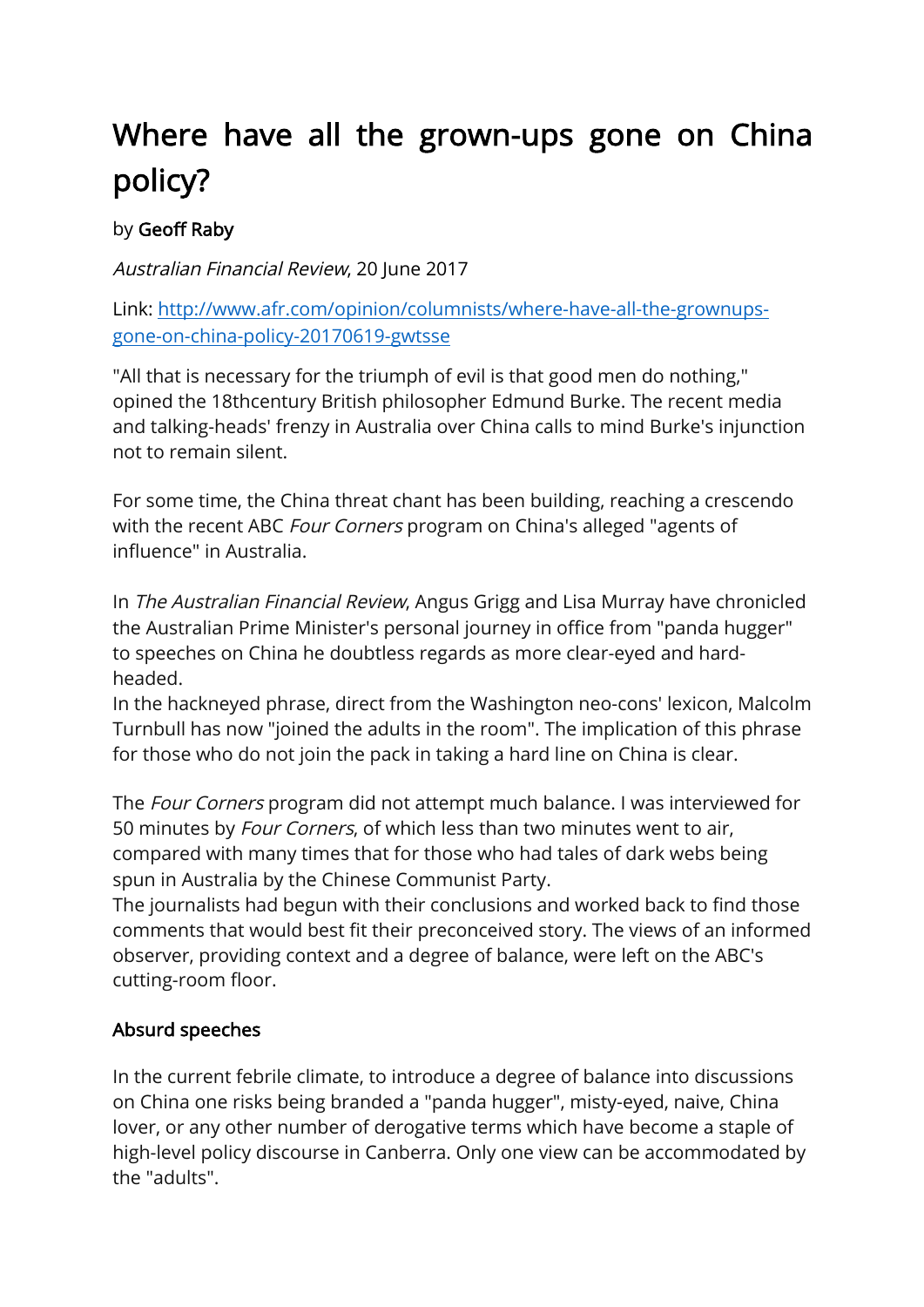The Department of Foreign Affairs and Trade is cowed. Their minister uses an outsider to write absurd speeches on China, arguing that it can never be a regional leader while not a democracy. The intelligence and security establishment is on a China threat roll, which plays well to their bureaucratic interests and budgets.

It is perfectly proper for the media to warn of Chinese agents of influence, to out politicians who so willingly compromise themselves accepting largesse, and to expose the role of China's diplomatic missions in monitoring Chinese students on campus. Of course, the Australian Security Intelligence Organisation too has a proper role to alert Australian politicians of the possible risks of being compromised by ill-intended donations from Chinese and other community groups trying to influence Australian foreign policy. After all, we must seem a soft touch: Australia maintains an expensive and under-utilised embassy in Malta because of the influence of the tiny Malta lobby.

Having a China threat at home provides a handy context for those advocating a hard line against China in foreign policy. We have an enemy within and without. It creates an atmosphere where the Prime Minister can casually refer to China as our "frenemy". In the eyes of the China hawks quoted by Grigg and Murray, the Prime Minister's childish remark qualifies him as an "adult".

For treating Australia's international relations in such a cavalier way, the opposition should be describing the Prime Minister as the "frenemy" of the Australian people. But it won't because it has its own embarrassments over China and, like the government, no obvious policy on how we should manage our relations with a dominant China in our region.

#### Basis of trust

As former prime minister Paul Keating has frequently said, Australia needs a foreign policy, especially for the new order being created with the rise of China. Australia can either be part of that, working with China on the basis of trust, and with our neighbours in the region, or we can be out of it, looking back towards a fast disappearing order of US hegemony.

So far, we seem to be doing the latter, and the China threat hysteria in Australia at present is making it much harder to have an informed, urgent, national debate about how we best engage with China and the neighbourhood.

Instead it seems that we have decided that US President Donald Trump and his less confrontational position on China are merely an aberration. Australia then